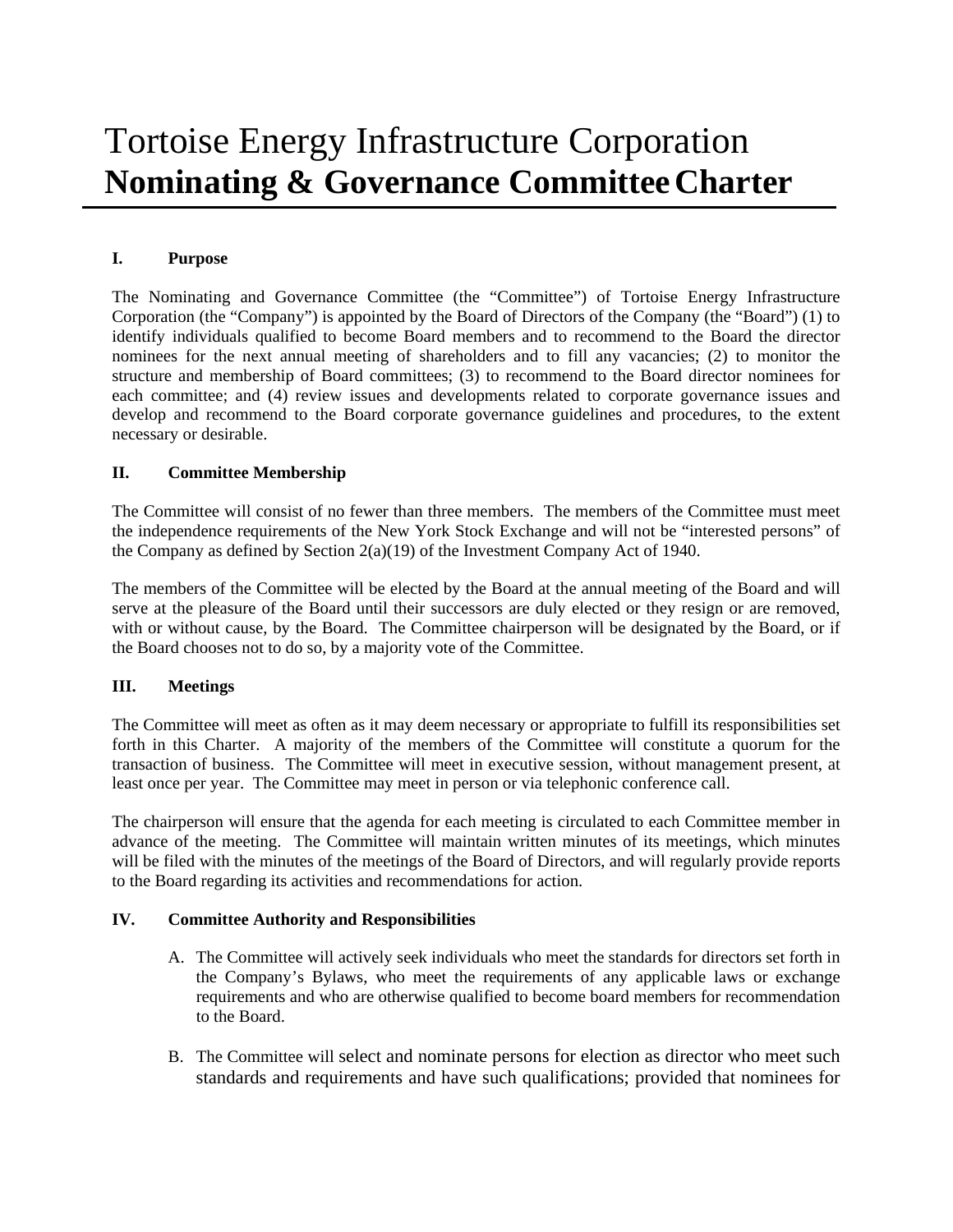independent directors shall be recommended for selection and approval by all of the incumbent independent directors then serving on the Board.

- C. The Committee will monitor the mix of skills and experience of the Company's Board members and committee members in order to assess whether the Board has the appropriate tools to perform its functions effectively. The Committee will consider shareholder recommendations for nominees for membership to the Board so long as such recommendations are made in accordance with the Company's Bylaws.
- D. The Committee will recommend to the Board the removal, replacement or retirement of an incumbent director as it deems appropriate so long as such recommendations are made in accordance with the Company's Bylaws.
- E. The Committee has the sole authority to retain and terminate any search firm used to identify director candidates and has sole authority to approve the search firm's fees and other retention terms. The Committee will also have authority to access Company resources and to obtain advice and assistance from management, internal or external legal, accounting or other advisors as it deems appropriate.
- F. The Committee will perform an annual review of all Board committees' structure and governance charters to ensure that they reflect a commitment to effective governance. The Committee will periodically evaluate the governance practices of the Board and its committees, and review and assess the adequacy of the Board's adherence to industry corporate governance best practices. In addition, the Committee will make recommendations to the Board regarding the composition and responsibility of the Board committees.
- G. The Committee will nominate the Chair of the Board, any Vice Chair, and all other officers.
- H. The Committee will regularly review issues and developments related to corporate governance issues and develop and recommend to the Board corporate governance guidelines and procedures, to the extent necessary or desirable.
- I. The Committee will recommend to the Board the annual compensation of the members of the Board.
- J. The Committee will oversee an evaluation by members of the Board of the service of members of the Board, including a self-evaluation by each member of the Board of his or her service on the Board and evaluation of Board/management effectiveness.
- K. The Committee may not delegate its authority.
- L. The Committee will review and reassess the adequacy of this Charter annually and recommend any proposed changes to the Board for approval.
- M. The Committee will have the authority to recommend policies for Board approval and review them periodically.
- N. The Committee will undertake any other assignment delegated to it by the Board.
- O. This Charter will be made available on the Company's website.